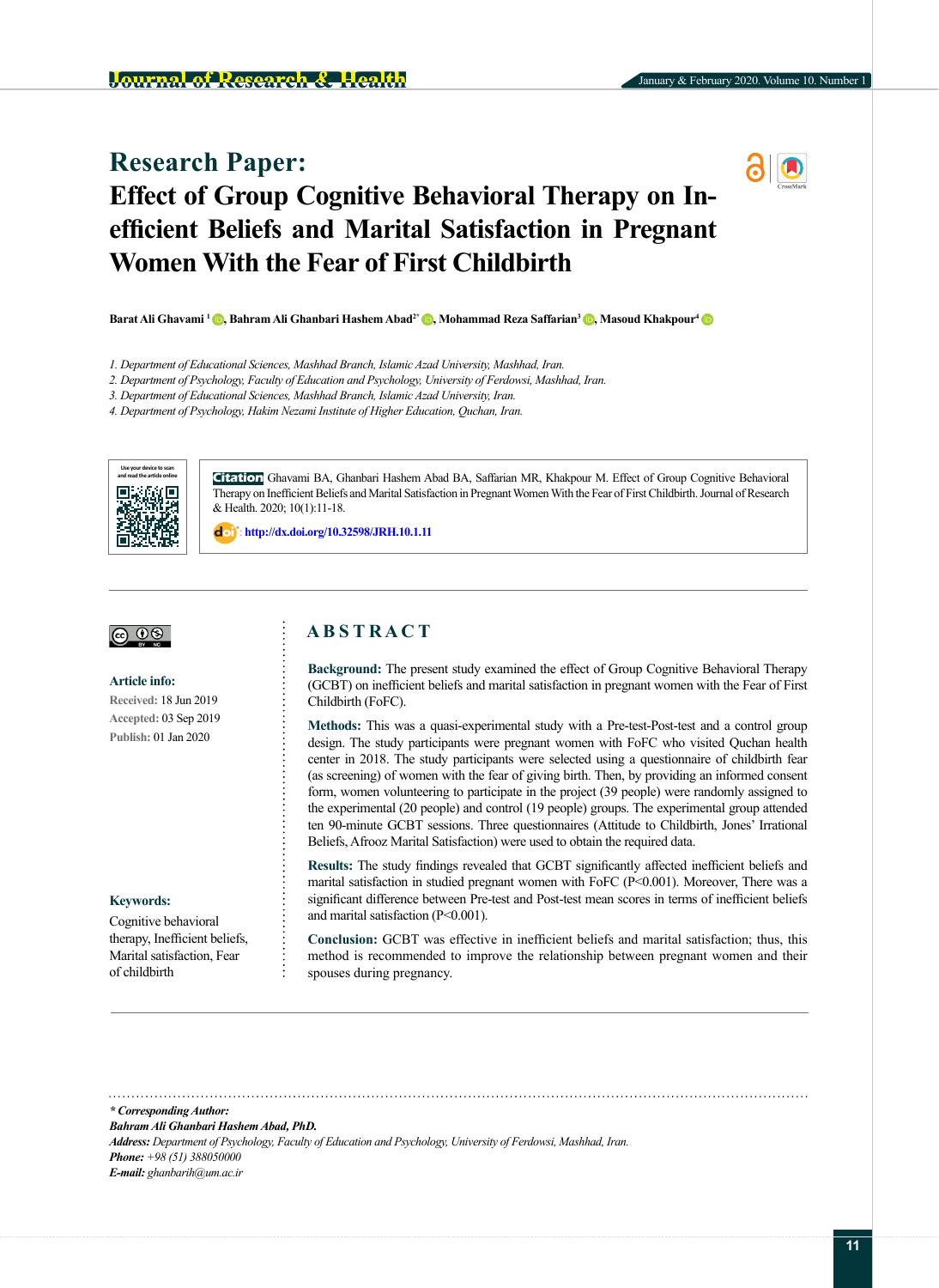# **Introduction**

arriage is an important occasion in individuals' life; it meets sexual, cultural, and biopsychosocial needs as an accepted norm throughout the world. The main philosophic ideas of marriage in-**M**

clude generation survival, having and loving children, and childbirth. Pregnancy has been considered among essential periods in women's life. Pregnancy extensively changes life. Accepting these changes is too hard for some people. Some women are happy with pregnancy; however, others get upset and disturbed. If disturbances and stresses influence the daily living, requesting for others' assistance will be proposed. Pregnancy is a special event for the expecting mother and her family. Pregnant women face numerous biopsychological changes; if she is unable to accept these changes, she will face many problems. Fear of childbirth is considered as a crucial issue during pregnancy. Researchers have estimated that out of every 5 pregnant women, one experiences like fear [\[1\]](#page-6-0).

Beliefs are responsible for the healthy and unhealthy control of the mind. Thinking manner defines emotions and methods for controlling them. The cognitive approach believes that suffering from emotional disturbance results from metacognitions in the distinctive patterns of responding to inner experiences; it causes the permanence of negative emotions and beliefs. Cognitive implicit belief causes individuals doubt their ability and sufficiency and this factor affects their mental health. Furthermore, optimistic people enjoy their life and have better biopsychological health.

Moreover, they conduct useful methods when facing mental pressures [\[2\]](#page-6-1). Whereas women encounter different stressors during pregnancy, especially the first one, it is expected that these women have a higher vulnerability and be upset and disturbed about childbirth. Other effective factors of fear of childbirth are inefficient beliefs. Examining inefficient and irrational metacognitive beliefs and controlling and reforming those can help pregnant women with childbirth. Inefficient beliefs indicate incorrect thoughts about the world and ones' self. Ellis asserts that no event can inherently generate mental disturbance in people. This is because all events and stimulants are interpreted in mind. According to this approach, emotional problems and conflicts result from interpreting, defining, and processing the achieved data of inefficient thoughts and beliefs. Concerning his approach, mental problems result from incorrect cognitions, beliefs, and views. Irrational beliefs are exaggerated, inflexible, absolute, and unreal. Attitude toward life's events and their interpretation can influence different life aspects. Inefficient attitudes result in depression and mental problems. Inefficient attitudes and beliefs lead to negatively interpreting special situations.

Inefficient mental representation and negative cognitive structures occur in coditions when one negative event activates inefficient schemes. Negative schemes persist due to using incorrect logic. For example, people over-generalize unimportant subjects or over-pay attention to negative points [\[3\]](#page-6-2). Therefore, recognizing beliefs and thoughts, especially the incorrect one, is necessary. Inefficient thoughts negatively impact individuals' mental health. Possibly, stresses and pressures make no spontaneous disturbance and tension; however, the relations between different pressures and individuals' perceptions of the situation and their reaction to them can endanger their mental health. Consequently, vulnerability against stress and different problems can cause different psycho-logical issues [\[4\]](#page-6-3).

Women with few inefficient beliefs during pregnancy feel few pains and can control their stress. As a result, individuals should be influenced by positive thoughts for making compatibility and efficiency. People with limited inefficient thoughts enjoy better mental health. Generally, inefficient attitudes are beliefs and thoughts causing depression and mental disturbance. These beliefs are acquired through experience in relation to oneself and the world.

Additionally, they prepare individuals to interpret particular situations as overly negative and ineffective [\[5\]](#page-6-4). Marital satisfaction is effective in women's life and pregnancy. Marital satisfaction is a positive and pleasurable attitude; spouses experience different aspects of marital relations, such as relationships, personality issues, conflict resolution, sexual relations, and having children. Marital satisfaction reflects situations where couples are satisfied with their relations; marital dissatisfaction results from dissatisfaction with relations [\[6\]](#page-6-5). Couples who are satisfied with their marital life, have a positive mental attitude to their paired relationship and feel happy [\[7\]](#page-6-6). Marital satisfaction is effective in family durability and creates psychological health in couples, children, and society. Marital satisfaction is a basis for the family's optimal performance and plays a vital role in facilitating parents' roles, increasing health, progressing marital life's satisfaction, improving marital conflicts management, decreasing couple's mental problems, and increasing marriage longevity [\[8\]](#page-6-7). Self-kindness, couples' communication styles, personality features, and couple's interaction manners are effective in marital satisfaction [\[9](#page-6-8)-[10\]](#page-7-0).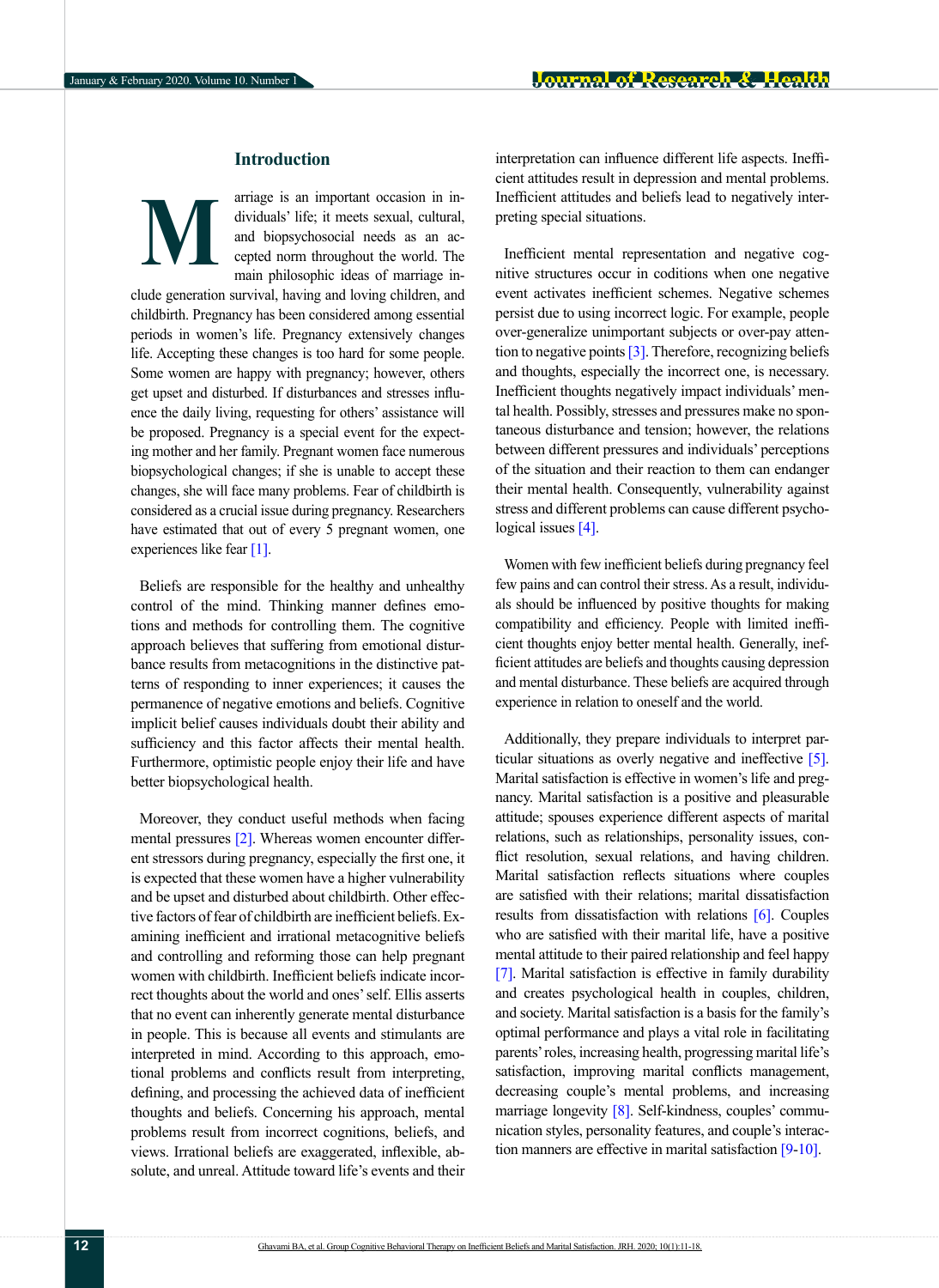Furthermore, sexual relationship satisfaction is another significant variable in developing and maintaining a happy marital life  $[11]$ . In addition, there is a relationship be-tween irrational beliefs and marital conflict severity [\[12\]](#page-7-2). Prior studies reported the effectiveness of cognitive-be-havioral interventions on marital satisfaction [\[13](#page-7-3)[-14\]](#page-7-4).

Therefore, cognitive behavioral therapy increases the ability of pregnant mothers to be emotionally available and responsible for their children. Cognitive-behavioral therapy focuses on identifying problems in the mother to confront abnormal knowledge about motherhood. Psychological interventions for pregnant women, especially women who experience the first pregnancy, are necessary; however, data in this regard are scarce. Therefore, the present study aimed to improve marital satisfaction and increase effective thinking in this population. We hope to help the clinical specialists and health center directors with a proper understanding of the effects of cognitive behavioral interventions on the inefficient thoughts and marital satisfaction in pregnant women. Moreover, it is proposed to help further researches. Thus, we explored the effect of GCBT on inefficient thoughts and marital satisfaction among pregnant women in terms of their first childbirth.

## **Methods**

This was a quasi-experimental study with a Pre-test-Post-test and a control group design. The study population included all women with the fear of childbirth referring to the health centers of Quchan City, Iran, in 2018 (245 women).

Accordingly, using the Morgan table, 150 women were selected. After the implementation of the fear of delivery, 39 women who were afraid of delivery and volunteer to participate in the study were selected. Then, using fear of childbirth questionnaire (as screening), women diagnosed with childbirth fear (39 women) were randomly assigned to the experimental (20 women) and control (19 women) groups. The inclusion criteria were first birth, age: <30 years, and no history of abortion. Exclusion criteria were unwillingness to continue cooperation in research. The experimental group received GCBT; however, there was no intervention for the control group. The below tools were used in this research:

### **Childbirth Attitude Questionnaire (CAQ)**

it was developed by Herman and revised by Lowe. It mea-sures the fear of childbirth [\[15\]](#page-7-5). This questionnaire has 11 items, and its scoring is based on a 4-point Likert-type scale (never, hardly, sometimes, & always). Higher scores indicate higher childbirth fear. The Persian version of this questionnaire has appropriate reliability and content validity. Its reliability and content validly were approved by different psychological specialists. The internal consistency and confirmatory of the questionnaire were reported as 0.83 by [An](http://ijogi.mums.ac.ir/?_action=article&au=82872&_au=Nafiseh++Andaroon)[daroon,](http://ijogi.mums.ac.ir/?_action=article&au=82872&_au=Nafiseh++Andaroon) [Kordi and](http://ijogi.mums.ac.ir/?_action=article&au=80353&_au=Masoumeh++Kordi) [Kimiaei](http://ijogi.mums.ac.ir/?_action=article&au=66339&_au=Sayyed+Ali++Kimiaei) [\[16\]](#page-7-6). The same rate was reported equal to 0.87 by Delavar Gavam and Alizadeh Goradel [\[17\]](#page-7-7). In the present project, its Cronbach's alpha coefficient was achieved as 0.81.

## **Jonez Irrational Beliefs Questionnaire**

This 40-item scale was designed by Jonez (1986) based Ellis's (1962) views. This is among the most useful measuring instruments for irrational beliefs. It consists of 10 subscales, as follows: expectations from others for conformation, over expectation from oneself, reproaching others and oneself, reaction to weakness and disappointment, emotional irresponsibility, disturbed attention, avoiding problems, dependence, weakness against changing, and idealism. This scale's short form was de-signed by Motamedin et al. in Iran [\[18\]](#page-7-8).

They omitted 60 out of 100 factors after analyzing the questionnaire, and they made a four-factor instruction for it. Jonez (1968) reported that the 10 factors of the internal consistency of irrational beliefs ranged from 0.45 to 0.72. He reported its coefficient as 0.92 and its validity as 61.0. Nilson and Hooran (1996) reported the range of 0.81- 0.70 for irrational test reliability using Cronbach's alpha coefficient and 0.85 and 0.73 by ranking. For the 40 factors, a sample of this questionnaire was used (Cronbach's alpha coefficient for measuring test reliability and internal consistency). Its total Cronbach's alpha coefficient was calculated as 0.75; it was 0.80 for weakness against changing, 0.81 for expectations from others, 0.73 for avoiding problems, and 0.75 for emotional irresponsibility. Its reliability (using split-half method) was achieved as 0.76 for the total test; it was 0.82, 0.84, 0.74, 0.72 for the factors mentioned above, respectively. The construct validity of this questionnaire has been reported as acceptable by Motamedin and colleagues. Moreover, they used convergent validity for it. The convergent validity of this test (with 100 questions) was equal to  $0.87$  [\[18\]](#page-7-8).

### **Afrooz Marital Satisfaction Scale (AMSS)**

This tool has been developed by Afrooz and Ghodrati (2011) for measuring marital satisfaction. It has 51 items and 10 subscales. All questions are scored as follows: I completely disagree, I disagree, I agree, I completely agree, by a Likert-type scale. High scores reflect high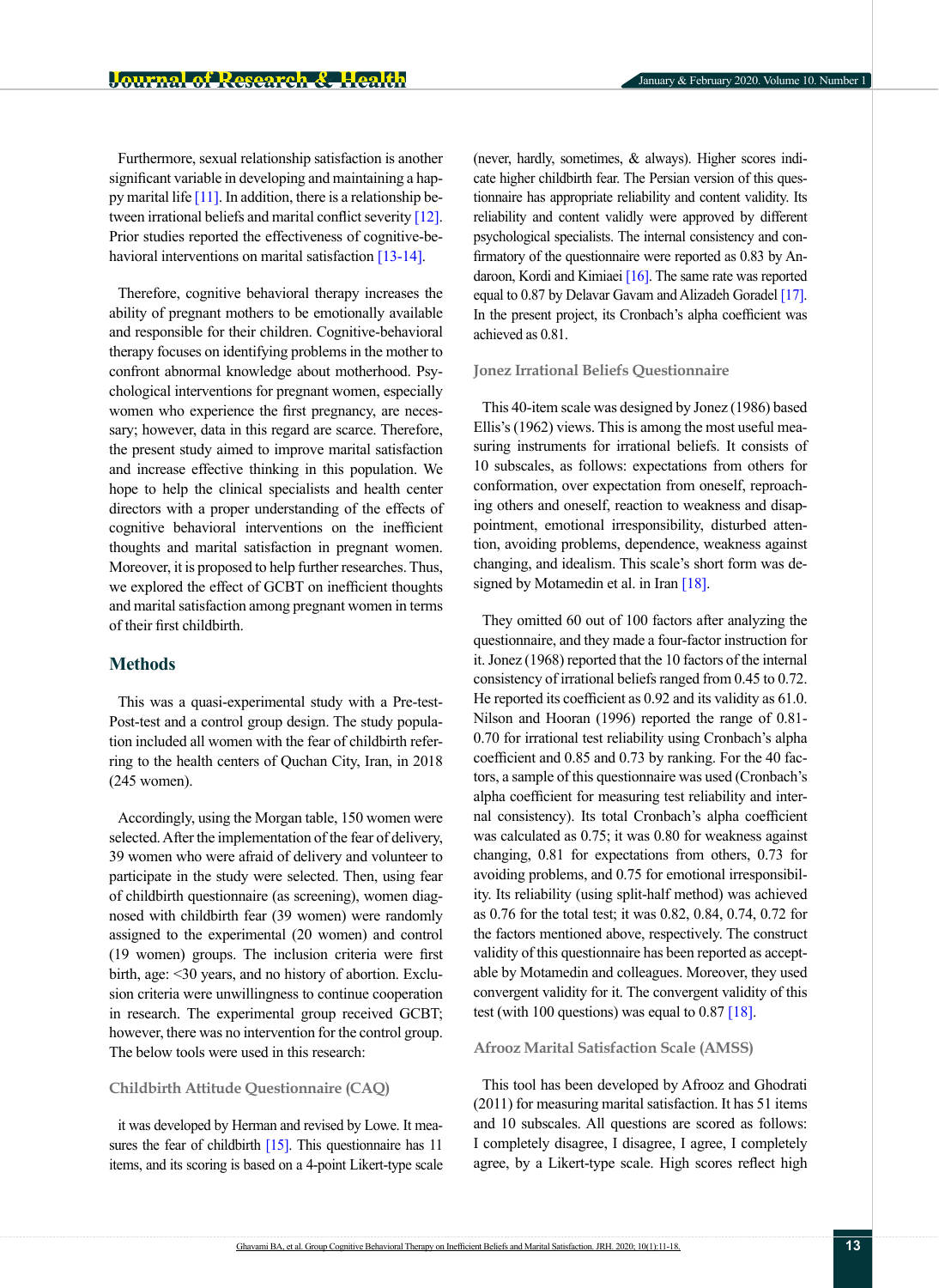marital satisfaction. The questionnaire has been examined by 8 psychologists and counselors in terms of validity and reliability, and some questions have been omitted, accordingly. Moreover, the questionnaire has been examined by 20 couples; 51 questions have been eventually selected. Afrooz reliability satisfaction scale was conducted along with Enrich's marital satisfaction questionnaire on 60 couples for measuring concurrent validity. The obtained coefficient between the tools of Afrooz and Enrich was achieved as  $0.431$  (P<0.001). Therefore, there was a significant correlation between the two scales. Moreover, the correlation coefficient of subscales and the total scale were statistically significant  $(P<0.001)$ . Ten components  $>0.3$  were achieved using factor analysis method for examining scale construct validity of couples' satisfaction. Moreover, coefficients between subscales and total scale revealed this scale's effectiveness and efficiency.

Cronbach's alpha coefficient was used for examining scale reliability. The internal coefficient for the total scale was obtained as 0.95; it ranged from 0.62 to 0.86 for the subscales. The achieved coefficients revealed appropriate reliability for the scale measuring the couple's satisfaction. The retest reliability coefficient was calculated as 0.74; it revealed the great internal coincidence and reliability of that scale. The retest reliability coefficient of it was explored among 60 couples in 20 days and the achieved score was 0.79; it was also significant at P<0.05. Reliability coefficients (Cronbach's alpha coefficient) were calculated as 0.85, 0.81, 0.85, 0.83, 0.86, 0.73, 0.64, 0.75, 0.76, for the subscales, respectively and the total satisfaction coefficient was  $0.95$  [\[19\]](#page-7-9).

All study participants completed the questionnaires at [pretest-posttest phases and carefully expressed their ideas. The pretest-posttest stages were conducted in groups. Educational intervention sessions were continuously held in three months and weekly and every 7 days at Mehrafarin counseling center. The study participants were 20 women at each meeting without absences. The questionnaires were distributed in the first session before the intervention (pretest), and in the last session (posttest) Completing questionnaires lasted about 30 minutes.

In the present study, counseling sessions were held for the experimental group members after selecting and replacing subjects. Cognitive-behavioral therapy was performed in each weekly 90-minute session and for about 3 months in ten 90-minute sessions by the fourth author (PhD. in Family Counseling) by using Dattilio's method [\[20\]](#page-7-10).

**First Session:** Effective factors of a healthy life, present life, and the acceptance of living conditions.

**Second Session:** Self-examination (meeting the thoughts, analyzing the thoughts, and discovering the strength viewpoints of oneself and others).

**Third Session:** Effective communication skills, training about interpersonal problem-solving, and assertiveness skills.

**Fourth Session:** The role of beliefs in emotional and behavioral consequences and training about the threecolumn table (thoughts, emotions, and behaviors).

**Fifth Session:** Training cognitive errors and its effect on three levels of cognition.

**Sixth Session:** Stress-relieving and challenging negative thoughts by rejecting thoughts' source, challenging, and stopping negative thoughts.

**Seventh Session:** Analyzing the relationship between unfortunate events and behavioral changes arising from them.

**Eighth Session:** Modifying pessimistic thinking styles into optimistic ones.

**Ninth Session:** Self-discussion (evidence of your interpretation, others' interpretations, and examining beliefs' efficiency) and future planning.

**Tenth Session:** Meeting self-acceptance skills, self-esteem, concentrating on abilities, disbelieving disabilities.

### **Results**

The Mean±SD age of experimental and control groups were 26.6±3.8 and 27.3±3.5 years, respectively. The educational level of the experimental group was as follows: 2: no degree, 8: diploma, 6: bachelor's degree, 4: master's degree). Moreover, marriage duration Mean±SD scores of the experimental and control groups were  $3.2\pm1.3$  and  $3.7\pm1.5$  years, respectively. [Table 1](#page-4-0) lists descriptive indexes (Mean±SD, minimum, & maximum) of inefficient beliefs and marital satisfaction in the experimental and control groups in pretest-posttest stages.

As shown in [Table 1,](#page-4-0) the mean Post-test scores of the experimental group decreased in terms of inefficient beliefs questionnaire compared to the Pre-test scores. However, there was no significant change in the control group. Moreover, the mean Post-test scores of the experimental group increased in the marital satisfaction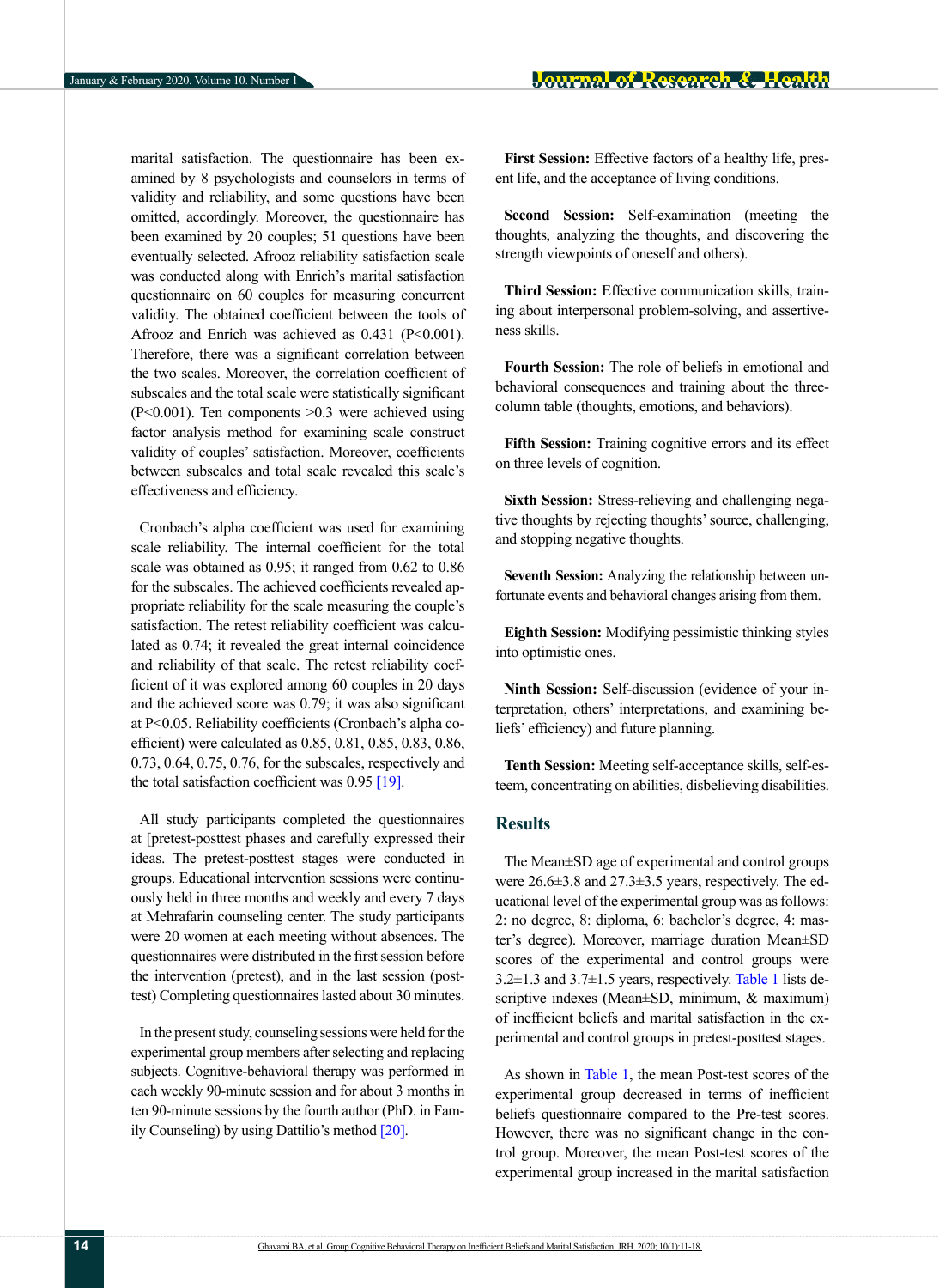| Variable               | Group        | Pre-test       |      |      |       | Post-test                   |      |      | P           |
|------------------------|--------------|----------------|------|------|-------|-----------------------------|------|------|-------------|
|                        |              | <b>Mean±SD</b> | Min. | Max. | P     | <b>Mean</b> <sup>t</sup> SD | Min. | Max. |             |
| Inefficient<br>beliefs | Experimental | 123.13±9.5     | 80   | 135  |       | $104.2 \pm 8.1$             | 75   | 115  | 0.001       |
|                        | Control      | 121.5±9.1      | 78   | 130  | 0.198 | $120.1 \pm 8.7$             | 73   | 123  |             |
| Marital                | Experimental | $91.5 \pm 6.5$ | 71   | 104  | 0.147 | $126.2 \pm 8.3$             | 79   | 127  | 0.001       |
| satisfaction           | Control      | $90.8 + 7.1$   | 72   | 102  |       | $91.4 \pm 7.5$              | 73   | 104  |             |
|                        |              |                |      |      |       |                             |      |      | <u> URU</u> |

<span id="page-4-0"></span>**Table 1.** The descriptive characteristics of inefficient beliefs and marital satisfaction in the study group

questionnaire compared to the pre-test scores. However, there was no significant change in the control group. Multivariate Analysis of Covariance (MANCOVA) was used for examining the research hypothesis. Initially, the most critical assumptions necessary for MANCOVA were examined. Intended scales had no problem (e.g. skewness, etc.) in the study sample. Moreover, the Kolmogorov-Smirnov test was used for examining the normality of the obtained data. Normality was observed for all subscales (P>0.05). Moreover, the variable's reliability existed as another MANCOVA assumption. Besides, there was a homogeneity hypothesis of error variance and the homogeneity hypothesis of regression's slope.

MANCOVA results revealed a statistically significant difference between questionnaire' mean scores mean in the inefficient marital beliefs and marital satisfaction for the experimental and control groups after modifying the Pre-test scores. Pillai's trace, Wilks' Lambda, Hotelling's Trace and Roy's Largest Root significance level (0.0003) was <0.005; it revealed a minimum difference between one dependent variable (inefficient beliefs with marital satisfaction) in the experimental and control groups. In other words, GCBT positively affected one of the dependent variables (inefficient beliefs with marital satisfaction). The effect of GCBT has been examined on every dependent variable for determining its effect on one of the dependent variables (inefficient beliefs with marital satisfaction). Levene's test was used to check the variance homogeneity. To test it for the same variance, this test should not be statistically significant (a significant level  $>0.05$ ). If the significance level is  $<0.05$ , then the variance of the groups is not the same and the assumption of the homogeneity of the variances is violated. Levene's test results are reported in [Table 2](#page-4-1).

Based on [Table 2](#page-4-1), the significance level for the dependent variable was ˃0.05. Therefore, the homogeneous assumption of error variances was established. To prove the assumption of slope coherence, the F-value of the interaction between the Pre-test and the group should not be significant. This assumption relates to the relationship between the variable of change and the dependent variable for each group. What is being examined here is the existence or absence of interactions between the variables, either interference or experimental manipulation. If the interaction is significant at P=0.05, this notion is being violated. The result of the tensile homogeneity test of the regression line is also presented in [Table 3](#page-5-0). As shown in [Table 4,](#page-5-1) the significance level of interaction in two dependent variables is  $>0.05$ . Therefore, the homogeneity assumption of the slope of the regression line exists, as the default. The results of the homogeneity test and regression line tilt homogeneity test for dependent variables are indicated in inefficient beliefs (F=0.357, P=0.706) and marital satisfaction (F=0.897, P=0.430). Thus, P 
solo 0.05 was the significance level.

According to [Table 3,](#page-5-0) the significance level of F (0007) in marriage's inefficient beliefs has been <0005; therefore, GCBT had a significant effect on pregnant women's fear of first childbirth. Therefore, the hypothesis of the research has been confirmed with 95% confidence. Additionally, GCBT explained 25.5% of the inefficient beliefs variance of pregnant women with the fear of first childbirth concerning the eta-squared contribution. Ac-

<span id="page-4-1"></span>**Table 2.** Levene's test results regarding examining the homogeneity assumption of error variances

| Variable             | df1 | df <sub>2</sub> |       | D                             |
|----------------------|-----|-----------------|-------|-------------------------------|
| Inefficient beliefs  |     | 36              | 0.180 | 0.674                         |
| Marital satisfaction |     | 36              | 1.646 | 0.210                         |
|                      |     |                 |       | m<br><b>The Second Second</b> |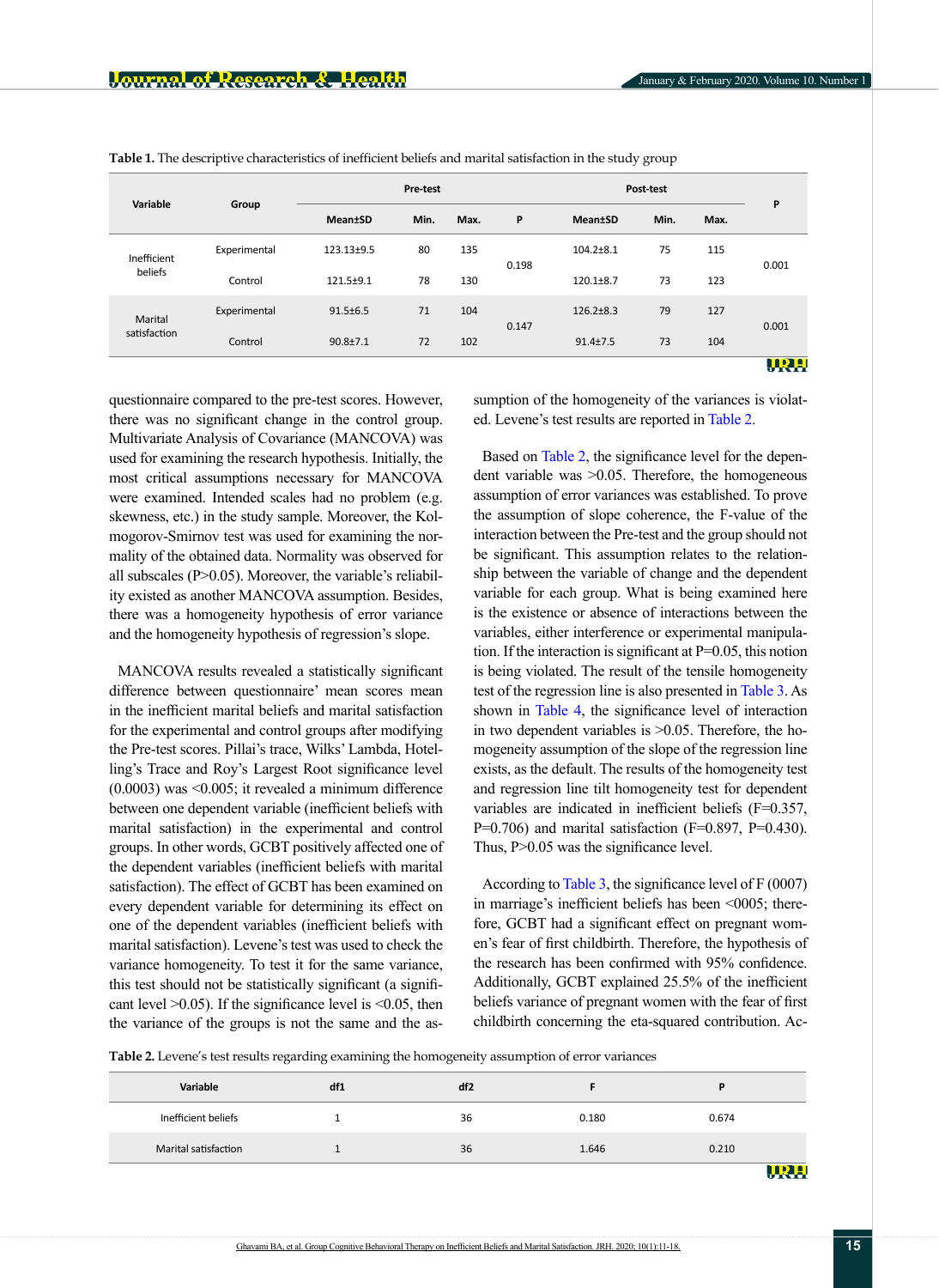| Variable             | <b>Changes</b> | <b>Sum of Squares</b> | df           | <b>Mean Squared</b> | F      | P     | Eta-Squared |
|----------------------|----------------|-----------------------|--------------|---------------------|--------|-------|-------------|
| Inefficient beliefs  | Factor         | 428.327               | $\mathbf{1}$ | 428.327             | 6.740  | 0.007 | 0.255       |
|                      | Error          | 1398.177              | 36           | 63.553              |        |       |             |
|                      | Factor         | 3083.175              | $\mathbf{1}$ | 3083.175            |        |       |             |
| Marital satisfaction | Error          | 5852.982              | 36           | 5852.982            | 11.589 | 0.001 | 0.375       |
|                      |                |                       |              |                     |        |       | <u>URL</u>  |

<span id="page-5-0"></span>**Table 3.** ANCOVA results for inefficient beliefs questionnaire scores

<span id="page-5-1"></span>**Table 4.** Modified Post-test Mean±SD scores of inefficient beliefs and marital satisfaction

| Variable             | Phase     | Group        | <b>Mean±SD</b>  |
|----------------------|-----------|--------------|-----------------|
| Inefficient          | post-test | Experimental | $103.7 \pm 8.1$ |
| beliefs              |           | Control      | 119.7±8.7       |
| Marital satisfaction | post-test | Experimental | 125.9±8.01      |
|                      |           | Control      | $91.1 \pm 7.33$ |
|                      |           |              | URH             |

cording to [Table 4](#page-5-1), the significance level  $(0001)$  of F in marital obligation Post-test was <0005; it revealed that GCBT significantly affected marital satisfaction in pregnant women with the fear of first childbirth. Therefore, the research hypothesis was confirmed. It was also concluded that GCBT revealed 37.5% of marital satisfaction variance in pregnant women with the fear of first childbirth concerning the eta-squared contribution.

Groups' modified mean scores are presented in [Table 4](#page-5-1); concerning unchanged ANCOVA; the effect of Pre-test and calculated modified mean scores are listed. As shown in [Table 4](#page-5-1), the mean Post-test scores of inefficient marital beliefs were smaller in the experimental group compared to the controls; it suggested the effect of GCBT on the inefficient beliefs of study subjects. In addition, the Posttest mean scores of marital satisfaction were higher in the experimental group, compared to the control group; GCBT was effective on the marital satisfaction of study participants.

# **Discussion**

The mental health of expecting mothers depends on a desirable relationship with husband and marital and sexual satisfaction [\[4,](#page-6-3) [5,](#page-6-4) [21\]](#page-7-11).

The study finding revealed a significant relationship between GCBT and inefficient beliefs in pregnant women with the fear of first childbirth. Additionally, GCBT described 25.5% of inefficient beliefs variance in pregnant women with the fear of first childbirth concerning eta-squared contribution. These findings are in line with those of many research studies [22, 23].

Moreover, GCBT significantly influenced marital satisfaction in pregnant women with the fear of the first childbirth. Besides, GCBT described 37.5% of marital satisfaction variance among the study subjects. Many research studies supported the effect of CBT on marital satisfaction in expecting mothers [\[6,](#page-6-5) [20,](#page-7-10) [21-24\]](#page-7-11). The most important part of the cognitive-behavioral treatment was discovering interpersonal interferences, like the fear of childbirt[h \[14,](#page-7-4) [19,](#page-7-9) [25,](#page-6-7) [26\]](#page-7-12). Related beliefs with fear of childbirth are in line with expectations, danger possibility, and rational belief [\[27,](#page-7-13) [28\]](#page-7-14). According to Dattilio, most of the pregnant women have negative beliefs and thoughts [\[20\]](#page-7-10).

The cognitive-behavioral approach focuses on the relationship between family and the person concerning expectations and beliefs. Therefore, the reframing technique is used for simplifying changes in understanding events and behaviors in these approaches; the bilateral effect of reactions is also examined or behavior rejection technique is used. Cognitive-behavioral therapists examine the problem by concentrating on changing factors or by reforming a person's thinking system about her family or herself or by reforming participatory skills' deficiencies [\[29\].](#page-7-15)

The cognitive-behavioral approach implies situations in which schemes are essential. Usually, schemes are conflicting factors between couples. Scheme are patterns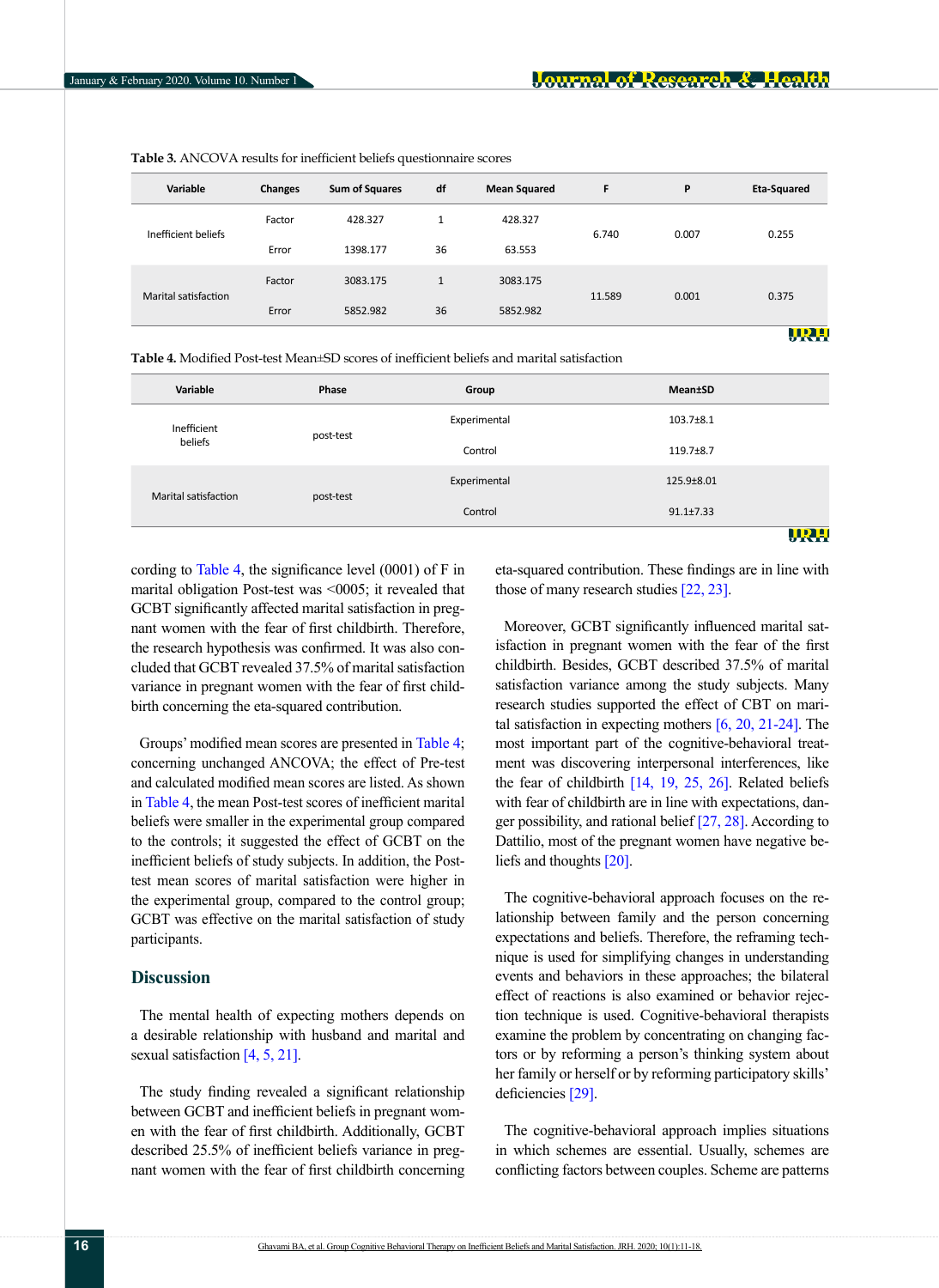that enter the reality or experience of individuals to help them understand the situation, or it acts as a mediator of perceptions for leading their responses. The major part of the cognitive-behavioral approach is focusing on the thoughts and perceptions and their effects on emotions and behaviors. Often, irrational beliefs disable couples for changing.

Cognitive-behavioral patterns concentrate on the behavioral and emotional responses to life's events, mediated by interpretations related to the thoughts. These interpretations can be perverted or inappropriate. Cognitive-behavioral therapists help couples energetically evaluate their perceptions, reform their negative relations, and develop their positive emotions and cognitions. This is beneficial in having a desirable marital relation. CBT is an organized, qualitative approach for couples to examine understandings, behaviors, and emotions for improving relations and reactions [\[29\]](#page-7-15).

## **Conclusion**

GCBT is useful for pregnant women with the fear of first childbirth. It can be added to the couple's therapy as a standard educational program. This project is effective for modifying inefficient beliefs, increasing marital satisfaction and commitment, decreasing the conflicts between couples, increasing therapy's effectiveness, and decreasing divorce rates. When women become aware of their inefficient beliefs, they can control their thoughts; they also would increase their marital quality.

Moreover, this project can be effective for couples and counselors. Counselors can use this approach to help couples to create a healthy family and society. GCBT has significant effects on marital variables; thus, using this model is proposed in other problems related to marital life. There was no specific limitation in the implementation of this study. Therefore, considering the desirable effects of GCBT on pregnant women with the fear of first delivery, it is highly recommended to implement such interventions to reduce the stress of expecting women and increase the health of mother and child.

# **Ethical considerations**

**Compliance with ethical guidelines**

There was no ethical considerations to be considered in this research.

## **Funding**

The present project is part of a PhD. thesis of Ali Ghavami Barat in Counseling conducted in the Mashhad Azad University (Code: IRCT201712052534N1).

#### **Authors' contributions**

Study design: All author; Data collection and analysis and Manuscript preparation: Ali Ghavami Barat and Masoud Khakpour.

#### **Conflict of interest**

The authors declared no competing interests.

#### **References**

- <span id="page-6-0"></span>[1] Alipour Z, Lamyian M, Hajizadeh E, Vafaei MA. The association between antenatal anxiety and fear of childbirth in nulliparous women: A prospective study. Iranian J of Nurs and Midwifery Res. 2011; 16(2):169-73.
- <span id="page-6-1"></span>[2] Pournamdarian S, Birashk B, Asgharnejad F. [The Clarification of contribution of meta-cognitive beliefs in explaining the symptoms of depression, anxiety and stress in nurses (Persian)]. Knowl & Res in Appl Psychol. 2012; 13(3):55-64.
- <span id="page-6-2"></span>[3] Ellis A, Dryden W. The practice of rational emotive behavior therapy (2nd Ed.). New York: Springer Publishing Company; 2007. [\[DOI:10.1891/9780826122179](https://doi.org/10.1891/9780826122179)]
- <span id="page-6-3"></span>[4] Biaggi A, Conroy S, Pawlby S, Pariante C. Identifying the women at risk of antenatal anxiety and depression: A systematic review. J of Affect Disord. 2016; 191:62-77. [\[DOI:10.1016/j.jad.2015.11.014](https://doi.org/10.1016/j.jad.2015.11.014)] [\[PMID\]](https://www.ncbi.nlm.nih.gov/pubmed/26650969) [[PMCID\]](http://www.ncbi.nlm.nih.gov/pmc/articles/PMC4879174)
- <span id="page-6-4"></span>[5] McEvoy PM, Moulds ML, Mahoney AEJ. Mechanisms driving pre- and post-stressor repetitive negative thinking: Metacognitions, cognitive avoidance, and thought control. J of Behav Ther and Exp Psychiatry. 2013; 44(1):84-93. [\[DOI:10.1016/j.jbtep.2012.07.011\]](https://doi.org/10.1016/j.jbtep.2012.07.011) [[PMID](https://www.ncbi.nlm.nih.gov/pubmed/22935546)]
- <span id="page-6-5"></span>[6] Ahmadi K, Nabipoor SM, Kimiaee SA, Afzali MH. Effect of family problem solving on marital Satisfaction. J of Appl Sci. 2010; 10(8):682-7. [\[DOI:10.3923/jas.2010.682.687\]](https://doi.org/10.3923/jas.2010.682.687)
- <span id="page-6-6"></span>[7] Ramezani S, Keramat A, Motaghi Z, Khosravi A. The relationship of sexual satisfaction and marital satisfaction with domestic violence against pregnant women. Int J of Pediat. 2015; 3(5):951-8.
- <span id="page-6-7"></span>[8] Javidi N. [The Effectiveness of Emotion-Focused Couple Therapy (EFCT) in improving marital satisfaction and family behavior control (Persian)]. Biannual J of Appl Couns. 2014; 3(2):65-78.
- <span id="page-6-8"></span>[9] Malouff JM, Thorsteinsson EB, Schutte NS, Bhullar N, Rooke SE. The five-factor model of personality and relationship satisfaction of intimate partners: A meta-analysis. J of Res in Personal. 2010; 44(1):124-7. [\[DOI:10.1016/j.jrp.2009.09.004](https://doi.org/10.1016/j.jrp.2009.09.004)]